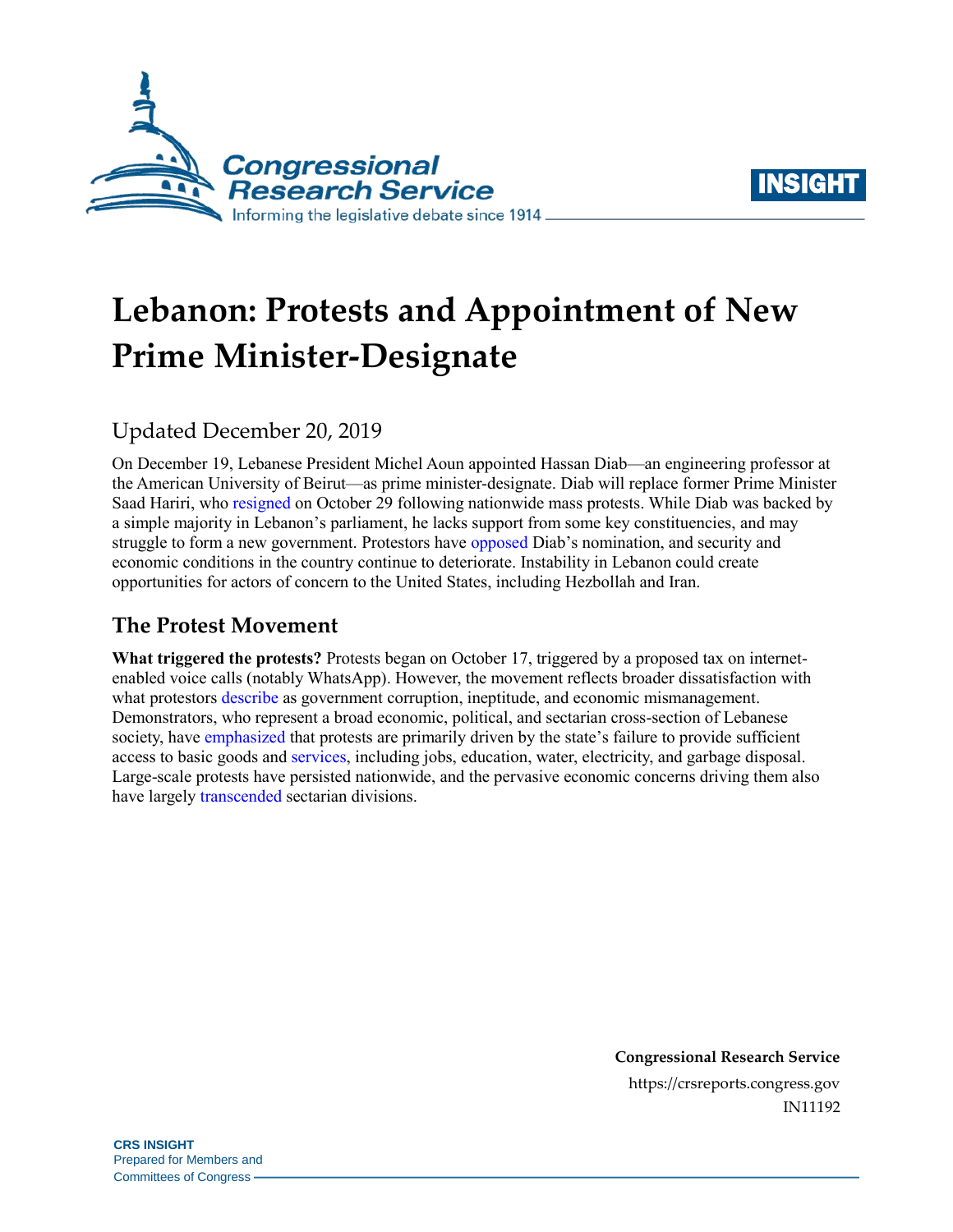

#### **Figure 1. Lebanon**

#### **Source:** CRS.

**What are their demands?** Protestors lack centralized leadership, and their demands vary. [Some](https://mei.edu/blog/need-mediation-lebanon-government-and-protestors-reach-standstill) have called for specific policy and/or leadership changes, such as early elections, a new electoral law, and the resignation of President Michel Aoun (whose term expires in 2022). [Other](https://www.dailystar.com.lb/News/Lebanon-News/2019/Oct-29/494505-hariris-cabinet-reshuffle-bid-hits-bassil-snag.ashx) demands have a less clear path towards implementation, such as a change to Lebanon's [confessional system](https://crsreports.congress.gov/product/pdf/IN/IN10900) (in which power is divided based on sectarian affiliation), the return of ["looted public money,](https://www.dailystar.com.lb/News/Lebanon-News/2019/Oct-29/494505-hariris-cabinet-reshuffle-bid-hits-bassil-snag.ashx)" and the removal of the entire political elite.

### **Hezbollah & Iran**

**Do protestors oppose Hezbollah?** Protestors have called for the [removal of all political elites,](https://www.middleeasteye.net/news/all-them-means-all-them-who-are-lebanons-political-elite) specifically naming Hezbollah leader Hasan Nasrallah. Protests have occurred in cities considered to be bastions of support for Hezbollah and the allied Amal movement. While some Hezbollah and Amal supporters have clashed with demonstrators, others have joined the protests. Those joining the protests generally have not criticized Hezbollah's military operations or stance against Israel, but rather [focused](https://www.middleeasteye.net/news/protests-rage-hezbollahs-heartland-south-lebanon-despite-intimidation) on Lebanon's economic mismanagement, high unemployment, and the lack of consistent access to basic services.

**What is Hezbollah's position regarding the protests?** Nasrallah opposed the resignation of Hariri's government, [warning](https://www.reuters.com/article/us-lebanon-protests-scuffles/hezbollah-warns-of-chaos-civil-war-in-lebanon-idUSKBN1X41IV) that it would lead to a power vacuum in the country. Nasrallah also [suggested](https://www.english.alahednews.com.lb/50271/581) that foreign embassies were financing the protests. Similarly, Iranian Supreme Leader Ayatollah Khamenei has [blamed](https://www.aljazeera.com/news/2019/10/khamenei-stoking-chaos-iraq-lebanon-protests-191030160139954.html) the United States for spreading "insecurity and turmoil" in Lebanon. Hezbollah was part of the ruling coalition in Lebanon's outgoing government, and held three Cabinet seats. In November, supporters of Hezbollah and Amal appeared to [escalate](https://www.washingtonpost.com/world/middle_east/hezbollah-supporters-protesters-clash-in-lebanese-capital/2019/11/24/4289b64c-0f18-11ea-924c-b34d09bbc948_story.html) physical attacks on protestors.

#### **Economic Crisis**

**What is the economic situation?** In September 2019, Lebanese officials [declared](https://apnews.com/15174b976df24e4bab316474f1a347af) what they described as an "economic state of emergency." Lebanon's debt-to-GDP ratio stands at [over 150%,](https://www.imf.org/en/Publications/CR/Issues/2019/10/17/Lebanon-2019-Article-IV-Consultation-Press-Release-Staff-Report-Informational-Annex-and-48733) and debt servicing consumes [almost half](https://www.ft.com/content/c15c88de-fa35-11e9-98fd-4d6c20050229) of all government revenue. The majority of remaining government revenue is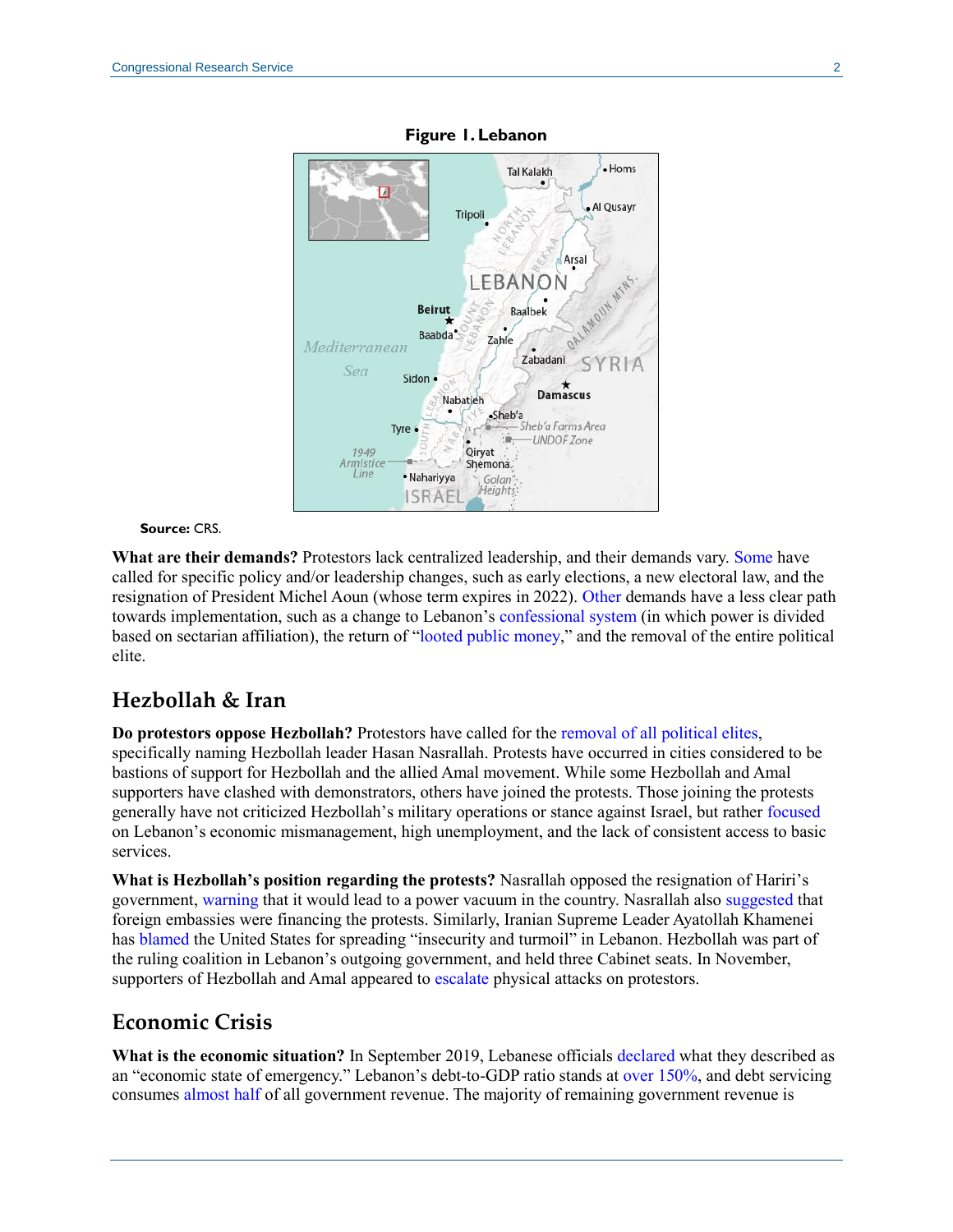expended on public sector salaries and transfers to the state-owned electricity company, severely limiting the government's ability to invest in basic infrastructure and public services. Since protests began, a scarcity of dollars in Lebanon has caused the Lebanese pound to depreciate in the black market and led banks to ration dollar withdrawals. Importers also have struggled to [purchase](https://www.dailystar.com.lb/News/Lebanon-News/2019/Nov-30/496552-officials-scramble-as-economy-deteriorates.ashx) critical goods like fuel, medicine, and food. Restrictions on dollar withdrawals and shortages of basic goods, if prolonged or exacerbated, could increase the risk for broader social upheaval.

**What has been the international response?** At the April 2018 CEDRE conference in Paris, international donors pledged more than \$11 billion in loans and grants for Lebanon, but the funds are contingent on economic reform measures which were not implemented and which cannot be passed until a new government is formed. In late 2019, Hariri requested international funds to help finance imports. However, U.S. officials have stated that Lebanon will not receive a ["bailout"](https://apnews.com/9f5bf4354a9a859f4926c87ed63e2746) unless it implements reform.

#### **Next Steps**

**Who is Prime Minister-designate Hassan Diab?** Diab, a Sunni Muslim, is vice president of the American University of Beirut, where he also teaches engineering. Between 2011 and 2014 he served as education minister in the government of former Prime Minister Najib Mikati. He is not formally affiliated with any political party. Diab received a Ph.D. in computer engineering from the University of Bath in the United Kingdom.

**Why has Diab's appointment generated controversy?** According to Lebanon's constitution, the country's prime minister must be a Sunni Muslim. However, Diab received only six out of a possible 27 votes from Sunni MPs in support of his nomination, leading to some [accusations](http://www.dailystar.com.lb/News/Lebanon-News/2019/Dec-19/497792-protesters-block-roads-to-reject-diabs-designation.ashx) that he does not represent the Sunni sect. Diab was nominated mostly on the strength of support from non-Sunni elements: Hezbollah, the Amal movement, and the Christian Free Patriotic Movement. 42 MPs [abstained](https://www.aljazeera.com/news/2019/12/roadblocks-lebanon-anger-rises-diab-pick-pm-191220091929392.html) from the vote, including Hariri's Future Movement—the largest Sunni bloc in parliament.

**What could a new government look like?** Protestors have called for the formation of a government of independent technocrats that excludes representatives of political parties. While Hariri endorsed this demand, President Aoun and most Lebanese parties have rejected it. [Aoun](https://www.dailystar.com.lb/News/Lebanon-News/2019/Nov-13/495478-rage-as-aoun-urges-protesters-to-go-home.ashx) has called for the formation of a blended "techno-political government," while Hezbollah has called for the formation of a national unity government representing all parties in parliament. Diab may struggle to form a government, as he received only a [slight majority](https://www.dailystar.com.lb/News/Lebanon-News/2019/Dec-19/497733-diab-nominated-as-pm-with-69-votes.ashx) (69 out of 128) votes in support of his nomination.

#### **Outlook**

While protests have not directly challenged the broader role of Hezbollah in Lebanon, both Hezbollah and Iran appear to view protests as a significant threat to their influence within the country—particularly given concurrent protests in Iraq. Hezbollah supported the appointment of prime minister designate Hassan Diab, and will likely work to ensure that its interests are represented in any new cabinet.

Any efforts by Iranian-backed groups to destabilize Lebanon could place pressure on the Lebanese Armed Forces, which the United States has sought to bolster in the hopes that the institution can serve as a counterweight to Syrian and Iranian influence. In early December, the Trump Administration [lifted](https://www.reuters.com/article/us-usa-lebanon-defense/trump-administration-lifts-hold-on-lebanon-security-aid-source-idUSKBN1Y629N?il=0) a hold on \$105 million in FY2019 Foreign Military Financing (FMF) funds allocated for Lebanon. In mid-December, Secretary of State Pompeo intervened to [release](https://www.bloomberg.com/news/articles/2019-12-12/pompeo-intervenes-to-release-115-million-in-aid-for-lebanon) a hold on \$115 million in Economic Support Funds (ESF) for Lebanon.